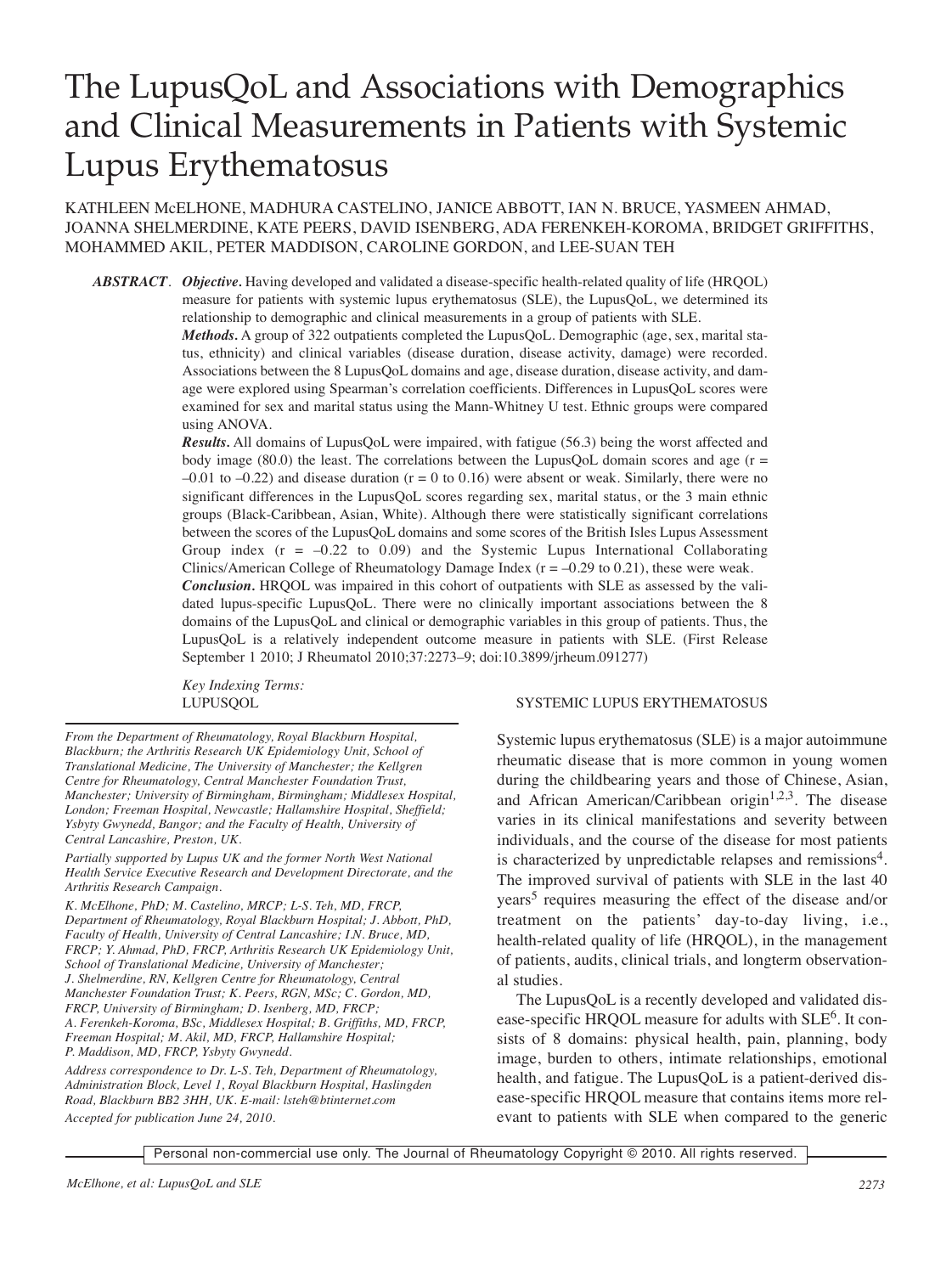Medical Outcomes Study Short-Form 36 (SF-36) questionnaire6. It has been shown to have good internal reliability (Cronbach's  $\alpha$  0.88 to 0.95), good test-retest reliability (r = 0.72 to 0.93), and good concurrent validity with the comparable domains of the SF-36 ( $r = 0.71$  to 0.79). It has acceptable ceiling effects and minimal floor effects. Scoring of the LupusQoL is such that 0 represents worst health and 100 represents best health<sup>6</sup> for each domain. However, the sensitivity to change (responsiveness) and the minimal clinically important difference of the LupusQoL are still not determined, although those studies are currently under way.

HRQOL studies in SLE usually employ the generic measure, the SF-36, which has been shown to be independent of age, disease duration, disease activity, and damage<sup>7</sup>. As the LupusQoL is a newly developed disease-specific HRQOL measure, our primary aim was to examine whether this independence is also true for the LupusQoL. Our secondary aims were to describe HRQOL in a cohort of patients with SLE using the LupusQoL and to determine if there were any correlations between the LupusQoL domain scores and other demographic measures (sex, marital status, ethnicity).

#### **MATERIALS AND METHODS**

The study was granted Multi-centre Research Ethics Committee approval and participants from the collaborating centers gave written informed consent. The collaborating rheumatology units were UK centers with an interest in SLE as part of the British Isles Lupus Assessment Group (BILAG): Bangor, Birmingham, Blackburn, University College London, Manchester, Newcastle, and Sheffield. All patients fulfilled 4 or more of the revised American College of Rheumatology (ACR) criteria for SLE<sup>8,9</sup>.

The study design was cross-sectional and patients were approached during their routine rheumatology outpatient attendance. Those who consented to take part in the study either completed the LupusQoL at the outpatient clinic or took it home to complete and were instructed to return it by post within a week. Demographic (age, sex, ethnic group, marital status) and clinical information (duration of SLE, disease activity, damage) were recorded at the time of consent. Ethnicity was defined in accord with the UK Office of National Statistics<sup>10</sup> and the main groups included White (British, Irish), Asian (Indian, Pakistani, Bangladeshi), Black (Black Caribbean, Black African), Mixed (White and Black Caribbean, White and Black African, White and Asian), Chinese, or others. The marital status data collected were as follows: married/living with partners, single, widowed, separated/divorced, and for statistical analysis, the patients were divided into 2 groups. Group 1 included those assumed to be not living with spouses or partners (single, widowed, separated/divorced) and Group 2 included those married or living with partners.

Disease activity was measured by the BILAG index<sup>11,12</sup> and damage by the Systemic Lupus International Collaborating Clinics ACR-Damage Index  $(SLICC ACR-DI)<sup>13</sup>$ , both of which were assessed on the date of consent. The BILAG index consists of 86 items (symptoms, signs, and laboratory results) that were scored as absent or present, and if present, whether that item was new, worse, the same, or better over the previous 4 weeks. These items are 8 organ systems (general, mucocutaneous, neurological, musculoskeletal, cardiovascular and respiratory, vasculitis, renal, and hematological), which are then each scored on a 5-point ordinal scale (A to E) based on the principles of the "physician's intention to treat." Although it was not the original intention of the BILAG to produce an overall score, for some types of analysis it became necessary to do so, and after some discussion a scoring system was developed:  $A = 9$ ,  $B = 3$ ,  $C = 1$ ,  $D$  and  $E =$ 

014. The SLICC ACR-DI assesses damage over 12 organs or systems: ocular (range 0–2), neuropsychiatric (0–6), renal (0–3), pulmonary (0–5), cardiovascular (0–6), peripheral vascular (0–5), gastrointestinal (0–6), musculoskeletal (0–7), skin (0–2), gonadal (0–1), endocrine damage (0–1), and malignancy  $(0-2)$ . The maximum possible total score is 48.

HRQOL using the LupusQoL was also described and the associations between the 8 domains of the LupusQoL and demographic and other clinical measures in these patients were explored.

*Statistical methods.* Patient data were summarized using the following descriptive statistics: means (SD), medians [interquartile ranges (IQR)], and/or frequency counts. The continuous variables of age and disease duration and the median scores of disease activity and damage for the different organ systems were correlated with the 8 domains of the LupusQoL using the Spearman's r correlation coefficient tests. P values  $\leq 0.01$  were taken as significant to allow for multiple testing. Correlation  $r$  values  $> 0.8$  were considered very strong; 0.6 to 0.8, strong; 0.4 to 0.6, moderate; 0.2 to 0.4, weak; and < 0.2, absent. Mann-Whitney U tests were used to compare HRQOL between the 2 groups of sex and marital status. The Kruskal-Wallis one-way ANOVA with Scheffe's posthoc analyses (to account for multiple testing) was employed to compare the LupusQoL domains for the 3 ethnic groups.

#### **RESULTS**

*Patient characteristics.* Out of the 398 outpatients who were asked to participate in the study, 391 patients consented, and of those, 322 patients completed the LupusQoL questionnaire, giving a response rate of 81%. The majority of patients completed the LupusQoL on the day of the clinic visit and the remainder completed the questionnaire at home and returned it, as instructed, within a week of the clinic visit. The demographic and clinical data of the patients who consented were collected on the day of the clinic visit. The patient characteristics are summarized in Table 1.

*Description of HRQOL for the whole group of patients.* HRQOL was impaired but differentially across the domains in these patients with SLE (Table 2). The full spectrum of response was seen for all domains (0 representing worst health and 100, best health). In this population, the body image domain (median 80.0) was the least affected domain, while fatigue was the worst affected (median 56.3). The domains of physical health and burden to others were also impaired (medians 65.6 and 66.7, respectively) in these patients.

*The relationship between HRQOL and demographic and clinical features.* Table 2 shows the Spearman's r correlation coefficient between age and disease duration and the domains of LupusQoL. There were weak correlations between age and the domains of physical health, intimate relationships, and emotional health  $(-0.21, -0.22, +0.16,$ respectively), and between disease duration and the domain of emotional health  $(+0.16)$ , which were statistically significant ( $p < 0.01$ ).

Two hundred fifty-seven women and 19 men completed the LupusQoL questionnaire. No statistically significant differences were found between men and women. There were also no statistically significant differences between Group 1  $(n = 100)$  and Group 2  $(n = 154)$  with regard to marital status. Table 3 shows the median (IQR) of the LupusQoL scores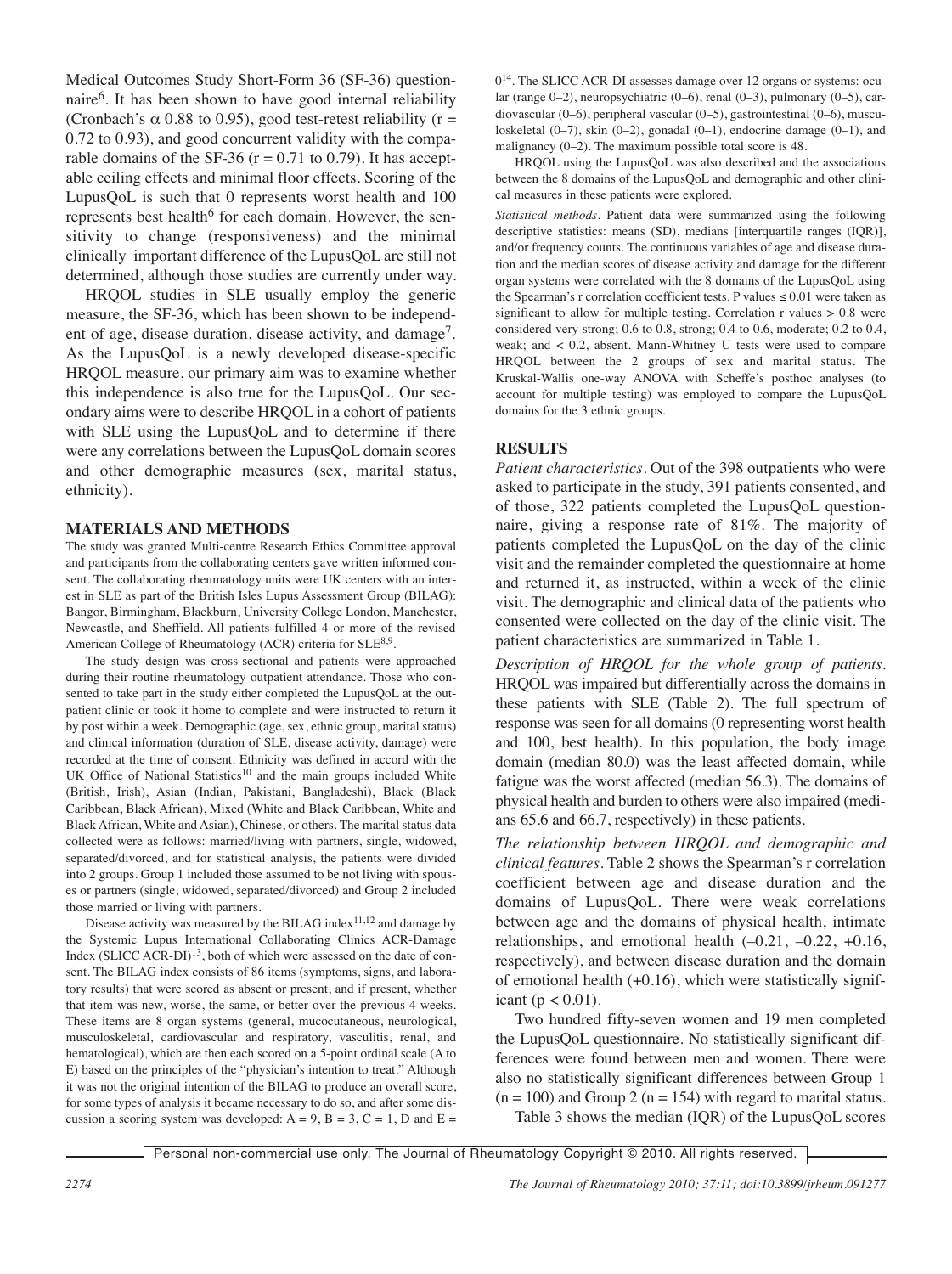*Table 1.* Patient characteristics. Number given with each characteristic indicates the number of patients who answered that question. Values are percentages unless otherwise indicated.

| No. patients                                           | 322            |
|--------------------------------------------------------|----------------|
| Sex                                                    | 286            |
| Women                                                  | 257            |
| Men                                                    | 19             |
| Data missing                                           | 10             |
| Age, yrs                                               | 283            |
| mean (SD)                                              | 45.0 (13.4)    |
| Disease duration, yrs                                  | 273            |
| mean $(SD)$                                            | 10.5(8.6)      |
| Marital status, n                                      | 254            |
| Married/living with partner                            | 61             |
| Single                                                 | 30             |
| Widowed                                                | $\overline{4}$ |
| Separated/divorced                                     | 6              |
| Ethnic distribution, n                                 | 279            |
| White (British, Irish)                                 | 74             |
| Black (Caribbean, African)                             | 12             |
| Asian (Indian, Pakistani, Bangladeshi)                 | 10             |
| Chinese                                                | 3              |
| Mixed/others                                           | 1              |
| Clinical characteristics (ACR criteria), n             | 284            |
| Malar rash                                             | 42             |
| Photosensitivity rash                                  | 45             |
| Discoid rash                                           | 18             |
| Mouth ulcers                                           | 43             |
| Arthritis/arthralgia                                   | 90             |
| Serositis                                              | 37             |
| Renal disease                                          | 21             |
| Central nervous system disease                         | 13             |
| Hematological disease                                  | 69             |
| Positive antinuclear antibodies                        | 92             |
| Presence of anti-dsDNA, Sm, or phospholipid antibodies | 72             |
| BILAG Index, n                                         | 282            |
| A score in any system                                  | 7              |
| Score no more than B in any system                     | 50             |
| Score no more than C in any system                     | 36             |
| Score of D and/or E in all systems                     | 7              |
| SLICC ACR-DI score, n                                  | 274            |
| mean $(SD)$                                            | 0.75(1.25)     |
| 0 (no accumulated damage)                              | 60             |
| 1                                                      | 20             |
| $\mathfrak{D}$                                         | 10             |
| 3 or more                                              | 10             |

ACR: American College of Rheumatology; BILAG: British Isles Lupus Assessment Group; SLICC: Systemic Lupus International Collaborating Clinics; ACR-DI: ACR Damage Index.

for the 3 main ethnic groups: Black Caribbean, Asian, and White patients. A difference was observed between the groups for the intimate relationships domain of the LupusQoL, with Black Caribbean patients having the highest median value (better health) compared to Whites (p < 0.04). The Black Caribbean patients were younger (median age 38 yrs) compared to White patients (median age 46 yrs), and ANCOVA was undertaken with age as the covariate. Age was found to account for the difference between the ethnic groups ( $p < 0.004$ ).

*Disease activity and damage.* Complete data for all systems of the BILAG index and SLICC ACR-DI data were available for 269 and 262 patients, respectively. Tables 4 and 5 present the correlations between each domain of the LupusQoL and the 8 organ systems of the BILAG index and the 12 organ systems of the SLICC ACR-DI, respectively. The correlations were all weak. However, correlations between some domains of the LupusQoL and (1) the general systemic features and the musculoskeletal systems of the BILAG (r from  $-0.16$  to  $-0.22$ ) as well as (2) the ocular, renal, and pulmonary systems (r from  $-0.26$  to  $-0.29$ ) of the SLICC ACR-DI were statistically significant ( $p < 0.01$ ).

# **DISCUSSION**

Our study found that HRQOL in patients with SLE as measured by the LupusQoL was impaired in all domains, especially those of fatigue, physical health, and burden to others. The domain most impaired was fatigue, consistent with other studies15,16,17,18. Fibromyalgia may have contributed to fatigue but we did not assess our patients for fibromyalgia, which may be a limitation of our study. However, a study has shown a low prevalence (10%) of fibromyalgia in the UK SLE population<sup>19</sup>, so it is unlikely to have contributed significantly to the high level of fatigue in our patients. Physical health has also been documented to be poor in patients with SLE in studies employing generic measures such as the  $SF-20^{20,21}$  and the  $SF-36^{22,23,24,25,26}$ . The patients also perceive that having SLE places a significant burden on others close to them in both physical and psychological terms. Burden to others is a domain that has not been assessed in other HRQOL measures, and if our finding is confirmed, it may warrant specific intervention strategies.

Body image was the least impaired domain in this group of patients and this was at odds with the emphasis placed on it by patients during the semistructured interviews conducted for the item generation of the LupusQoL measure<sup>6</sup>. The literature is sparse regarding body image in patients with SLE and it has been reported to be worse in SLE than in normal controls or people with rheumatoid arthritis<sup>27</sup>. When patients were subclassified into those with active scores (A or  $B$ ) or inactive scores  $(C, D, or E)$  in the mucocutaneous system of the BILAG index, the median body image scores were significantly lower (poorer) in the active disease group  $(p < 0.05$ , data not shown). The number of patients with skin damage on the SLICC ACR-DI was small  $(n = 11)$  and thus statistical analysis was not undertaken. If the patients were subgrouped into ever having any skin involvement (whether currently active and with or without with skin damage), the body image median scores were not statistically different between the patients with and those without cutaneous involvement (data not shown). This emphasizes the difficulty in defining the concept of body image<sup>28</sup> and underscores that "body image" is a complex term that encompasses more than SLE-related skin rashes.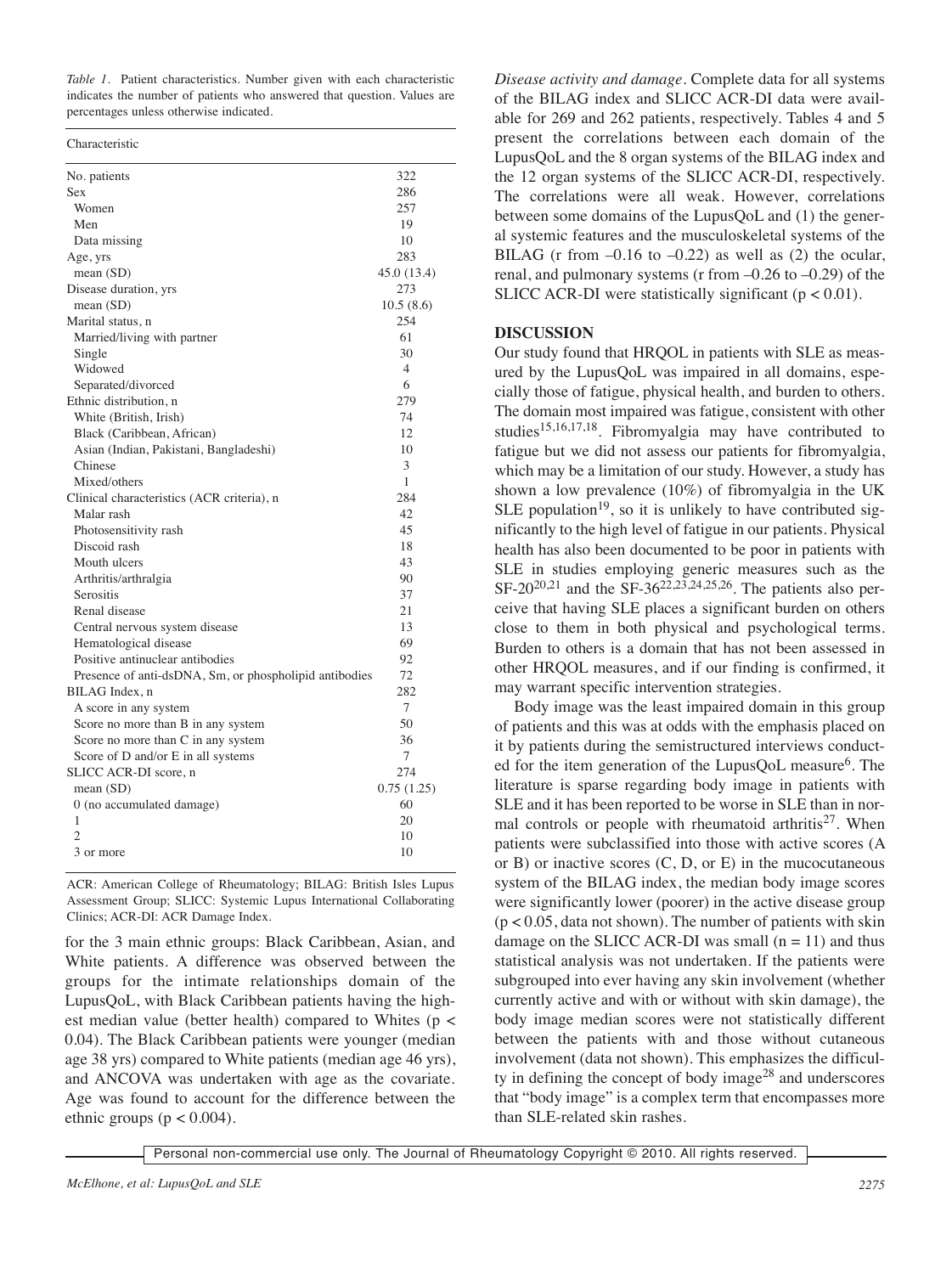*Table 2.* LupusQoL scores and correlations between domains and age and disease duration. Numbers indicate number of patients who answered that question.

| LupusQoL Domains                  | Median LupusQoL<br>(IQR)      | Spearman r Correlation<br>with Age | Spearman r Correlation<br>with Disease Duration |  |  |
|-----------------------------------|-------------------------------|------------------------------------|-------------------------------------------------|--|--|
| Physical health, $n = 315$        | $65.6(40.6 \text{ to } 81.3)$ | $-0.21*$                           | 0.06                                            |  |  |
| Pain, $n = 318$                   | 75.0 (41.7 to 83.3)           | $-0.09$                            | 0.03                                            |  |  |
| Planning, $n = 319$               | 75.0 (50.0 to 91.7)           | $-0.01$                            | 0.02                                            |  |  |
| Intimate relationships, $n = 295$ | 75.0 (37.5 to 87.5)           | $-0.22*$                           | 0.00                                            |  |  |
| Burden to others, $n = 322$       | 66.7 (41.7 to 83.3)           | 0.13                               | 0.13                                            |  |  |
| Emotional health, $n = 318$       | 75.0 (62.5 to 87.5)           | $0.16*$                            | $0.16*$                                         |  |  |
| Body image, $n = 312$             | $80.0$ (55.0 to 95.0)         | 0.14                               | 0.07                                            |  |  |
| Fatigue, $n = 321$                | 56.3 (32.3 to 68.8)           | $-0.07$                            | 0.05                                            |  |  |

\* p < 0.01. LupusQoL: lupus quality of life questionnaire; IQR: interquartile range.

|  |  | Table 3. LupusQoL scores for 3 ethnic groups. All data are median (IQR). |  |  |
|--|--|--------------------------------------------------------------------------|--|--|
|  |  |                                                                          |  |  |

| LupusQoL Domains       | Black Caribbean, $n = 34$      | Asian, $n = 27$      | White, $n = 206$               |  |  |
|------------------------|--------------------------------|----------------------|--------------------------------|--|--|
| Physical health        | 65.6 (42.2 to 89)              | 71.9 (43.8 to 84.4)  | 62.5 $(40.6 \text{ to } 81.3)$ |  |  |
| Pain                   | $66.7$ (33.3 to 100.0)         | 75.0 (58.3 to 83.3)  | 75.0 (41.7 to 83.3)            |  |  |
| Planning               | $75.0$ (33.3 to 100.0)         | 75.0 (41.7 to 95.8)  | 75.0 (50.0 to 91.7)            |  |  |
| Intimate relationships | 87.5 (62.5 to 100.0)*          | 75.0 (43.8 to 100.0) | 75.0 (37.5 to 87.5)            |  |  |
| Burden to others       | $75.0(25.0 \text{ to } 83.3)$  | 58.3 (37.5 to 79.2)  | $66.7$ (41.7 to 75.0)          |  |  |
| Emotional health       | 75.0 (45.8 to 87.5)            | 75.0 (60.4 to 85.4)  | 79.2 (66.7 to 87.5)            |  |  |
| Body image             | 72.5 $(45.0 \text{ to } 90.0)$ | 80.0 (45.0 to 90.0)  | 80.0 (55.0 to 95.0)            |  |  |
| Fatigue                | 56.3 (37.5 to 81.3)            | 56.3 (37.5 to 81.3)  | 56.3 (31.3 to 68.8)            |  |  |

\* p < 0.04 comparing Black Caribbean to White patients. LupusQoL: lupus quality of life questionnaire; IQR: interquartile range.

*Table 4.* Correlation between LupusQoL scores and disease activity assessed by BILAG index in the different organ systems.

| <b>BILAG</b> Index<br>LupusQoL | General  | Mucocutaneous | Neurological | Musculoskeletal | Cardiorespiratory | Vasculitis | Renal   | Hematological |
|--------------------------------|----------|---------------|--------------|-----------------|-------------------|------------|---------|---------------|
| Physical health                | $-0.19*$ | $-0.10$       | $-0.13$      | $-0.18*$        | $-0.11$           | $-0.03$    | 0.02    | 0.03          |
| Emotional health               | $-0.14$  | $-0.03$       | $-0.21$      | $-0.15$         | $-0.05$           | 0.04       | 0.04    | $-0.07$       |
| Body image                     | $-0.11$  | $-0.13$       | $-0.12$      | $-0.20*$        | $-0.04$           | $-0.00$    | $-0.03$ | $-0.03$       |
| Pain                           | $-0.15$  | $-0.11$       | $-0.12$      | $-0.22*$        | $-0.13$           | $-0.03$    | 0.07    | 0.03          |
| Planning                       | $-0.15$  | $-0.12$       | $-0.12$      | $-0.16*$        | $-0.06$           | $-0.03$    | 0.02    | 0.00          |
| Fatigue                        | $-0.19*$ | $-0.14$       | $-0.11$      | $-0.16*$        | $-0.10$           | $-0.03$    | 0.01    | 0.09          |
| Intimate relationships         | $-0.15*$ | $-0.11$       | $-0.07$      | $-0.13$         | $-0.09$           | $-0.01$    | $-0.04$ | $-0.00$       |
| Burden to others               | $-0.14*$ | $-0.13$       | $-0.14$      | $-0.15$         | $-0.90$           | $-0.05$    | 0.05    | $-0.01$       |

\* p < 0.01. LupusQoL: lupus quality of life questionnaire; BILAG: British isles Lupus Assessment Group index.

In our study, older age was associated with worse physical health and intimate relationships even though the associations were weak and unlikely to be clinically important. In terms of physical health, the findings were consistent with some studies<sup>22,24,25,29,30,31,32,33,34,35</sup> but not others, where there was no association reported between age and poorer physical health<sup>21,36,37,38</sup>. It would seem logical that older patients may have poorer physical health, because patients with longer disease duration have greater damage<sup>39</sup>, including more degenerative joint disease, which damages physical health. Longer disease duration was found to be associated with better emotional health in the LupusQoL, but again this was unlikely to be clinically relevant. The literature findings were varied: some investigators reported no significant association between the two<sup>21,25,32,37</sup>; others found that longer disease duration associated to better physical health<sup>40</sup>, HRQOL (SF-36)<sup>38</sup>, mental health<sup>22,35</sup>, or role emotional<sup>30</sup>; and one reported the association of disease duration with worse physical health<sup>29</sup>. These discrepancies may be due to many reasons including demographic and disease-related differences between different cohorts.

The effect of gender on HRQOL has been examined in only 3 studies<sup>35,38,40</sup>, and like our study, those found no differences between the sexes in terms of HRQOL. For marital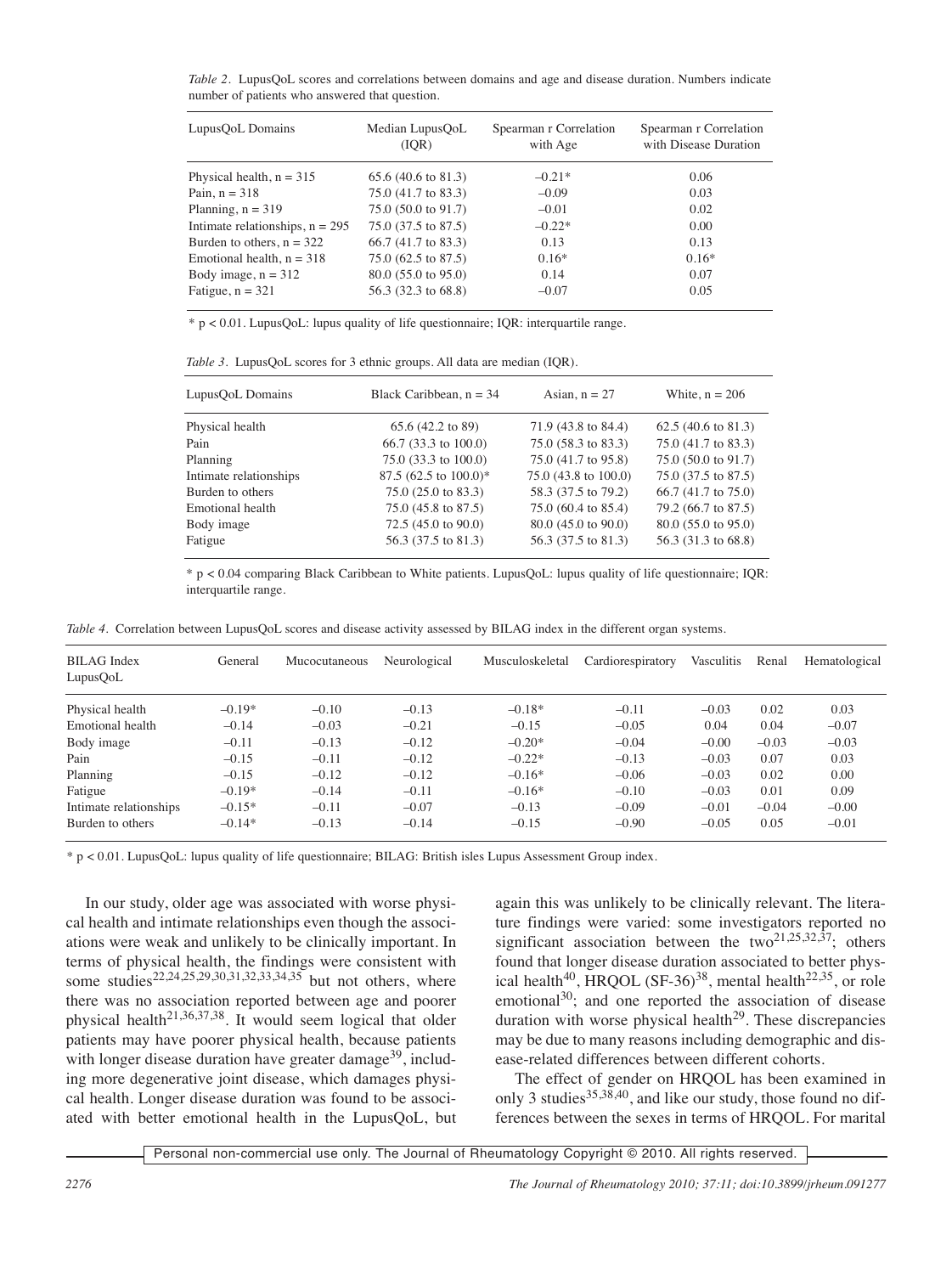*Table 5.* Correlations between LupusQoL scores and damage as assessed by SLICC ACR-DI in the different organ systems.

| <b>SLICC</b><br>ACR-DI<br>LupusQoL |          | Ocular Neuro-<br>psychiatric | Renal    | Pulmonary Cardio- | vascular | Peripheral<br>vascular | Gastro-<br>intestinal | Musculo-<br>skeletal | Skin    | Gonadal<br>Failure | <b>Mellitus</b> | Premature Diabetes Malignancy | Total<br><b>SDI</b><br>Score |
|------------------------------------|----------|------------------------------|----------|-------------------|----------|------------------------|-----------------------|----------------------|---------|--------------------|-----------------|-------------------------------|------------------------------|
| Physical health                    | $-0.29*$ | $-0.19$                      | $0.19*$  | $-0.21*$          | 0.03     | $-0.03$                | $-0.07$               | $-0.08$              | $-0.03$ | 0.14               | $-0.09$         | $-0.08$                       | $-0.23*$                     |
| Emotional health                   | $-0.16$  | $-0.04$                      | 0.17     | $-0.13$           | 0.10     | 0.00                   | $-0.10$               | $-0.08$              | $-0.11$ | 0.02               | $-0.01$         | $-0.06$                       | $-0.06$                      |
| Body image                         | $-0.19$  | $-0.10$                      | 0.12     | $-0.17$           | 0.11     | 0.00                   | 0.11                  | $-0.12$              | $-0.17$ | 0.14               | $-0.01$         | $-0.04$                       | $-0.07$                      |
| Pain                               | $-0.29*$ | $-0.13$                      | $-0.23$  | $-0.26*$          | $-0.02$  | $-0.05$                | $-0.15$               | $-0.05$              | $-0.07$ | 0.14               | $-0.08$         | $-0.14$                       | $-0.20*$                     |
| Planning                           | $-0.28*$ | $-0.14$                      | 0.18     | 0.13              | 0.04     | $-0.13$                | 0.02                  | $-0.17$              | $-0.15$ | 0.03               | $-0.06$         | $-0.05$                       | $-0.16*$                     |
| Fatigue                            | $-0.14$  | $-0.18$                      | $-0.26*$ | $-0.12$           | 0.06     | $-0.07$                | $-0.13$               | $-0.03$              | $-0.05$ | 0.09               | $-0.18$         | $-0.06$                       | $-0.11$                      |
| Intimate relationships $-0.26*$    |          | $-0.18$                      | 0.15     | $-0.22$           | $-0.05$  | $-0.07$                | $-0.09$               | $-0.06$              | 0.09    | 0.03               | 0.11            | $-0.12$                       | $-0.10$                      |
| Burden to others                   | $-0.19$  | $-0.03$                      | 0.21     | $-0.15$           | 0.09     | $-0.01$                | $-0.01$               | $-0.05$              | 0.09    | $-0.02$            | $-0.01$         | $-0.05$                       | $-0.10$                      |

\* p < 0.01. LupusQoL: lupus quality of life questionnaire; SLICC: Systemic Lupus International Collaborating Clinics; ACR-DI: American College of Rheumatology-Damage Index; SDI: SLICC/ACR DI.

status, patients were divided into 2 groups and HRQOL was similar in both. Two studies $36,40$  reported no differences in HRQOL involving marital status; one reported that marriage improved social functioning38 and another that those who lived alone had better HRQOL than those who did not live alone35. However, the way we subdivided our groups and the assumptions we made about patients who were "living alone" could be erroneous and are potential limitations of our study. Further studies are needed with groups carefully defined from the onset.

Comparing the HRQOL scores in the ethnic groups, there were some differences in 2 of the LupusQoL domains. Black Caribbean patients were found to have better intimate relationships compared to White and Asian patients, but this was because of their younger age rather than their ethnicity. There were also statistically significant differences between Whites and Black Caribbeans in terms of age and marital status, Whites being older and more likely to be married (data not shown). Perhaps older age and being married reduce the need for sexual intimacy as a means of maintaining the partnership; this is supported by another study<sup>41</sup> and may explain some of the ethnic differences in the intimate relationship domain. Although not statistically significant, the different levels of HRQOL between Black Caribbeans and Asians in terms of the "burden to others" domain may be clinically important. This HRQOL domain has not been explored in SLE populations. A UK study<sup>42</sup> in patients with endstage renal disease reported that Asian patients perceive kidney disease as a social burden even after a successful kidney transplant. Ethnic differences in HRQOL have been examined by only a few authors, possibly because most study populations consisted of predominantly 1 ethnic group, usually Whites, in studies conducted in the West (Europe and the United States), and Chinese patients in studies conducted in Singapore. The relationship between ethnicity and HRQOL deserves further study and may be modulated by clinical status, socioeconomic factors such as poverty and access to medical services $35,43$ , and patient factors such as their beliefs in medicines and disease<sup>44</sup>. In our

study, socioeconomic status of the patients was not collected and therefore could not be analyzed, but in the UK, there is less association between ethnic minorities and poor socioeconomic status than in the United States<sup>1</sup>.

In our study, 7% of patients had high disease activity as assessed by the BILAG index (A scores), 7% had no disease activity (D or E scores only), and the majority of patients had moderate or mild disease activity (scores no higher than B or C), and this is similar to other studies<sup>45</sup>. The BILAG index assessments were carried out at a clinic and most patients completed the LupusQoL at that time. The remainder completed the questionnaire at home and returned it within 1 week, allowing appropriate correlation of their LupusQoL responses to the BILAG index assessments. The small number of patients completing the LupusQoL at home worked against meaningful comparison with those who completed the questionnaire at a clinic. Sixty percent of patients had no damage as assessed by the SLICC ACR-DI, and this is compatible with an outpatient group of patients with SLE. Recent UK studies also show low levels of damage, a condition probably related to a number of factors including diagnosis of milder cases, more aggressive treatment of SLE, and disease duration. In the study by Chambers, *et al* 39, 67% of patients had no damage at 5 years, dropping to 49% at 10 years. Most of our patients had disease duration < 10 years, with a median of 8 years (IQR 4 to 16 yrs). So the figure of 60% of patients without damage is plausible. In addition, many of the data in the literature are based on data from university teaching hospitals, which are tertiary referral centers treating patients with more severe disease, while our group of patients included those followed up at district general hospitals. Studies of patients with SLE in the United States may also show a higher level of damage in these patients compared to patients with SLE in the UK, where there is universal access to healthcare and education.

In our study, we found that active disease in some systems of the BILAG index and damage in some organs of the SLICC ACR-DI were associated with impairment in some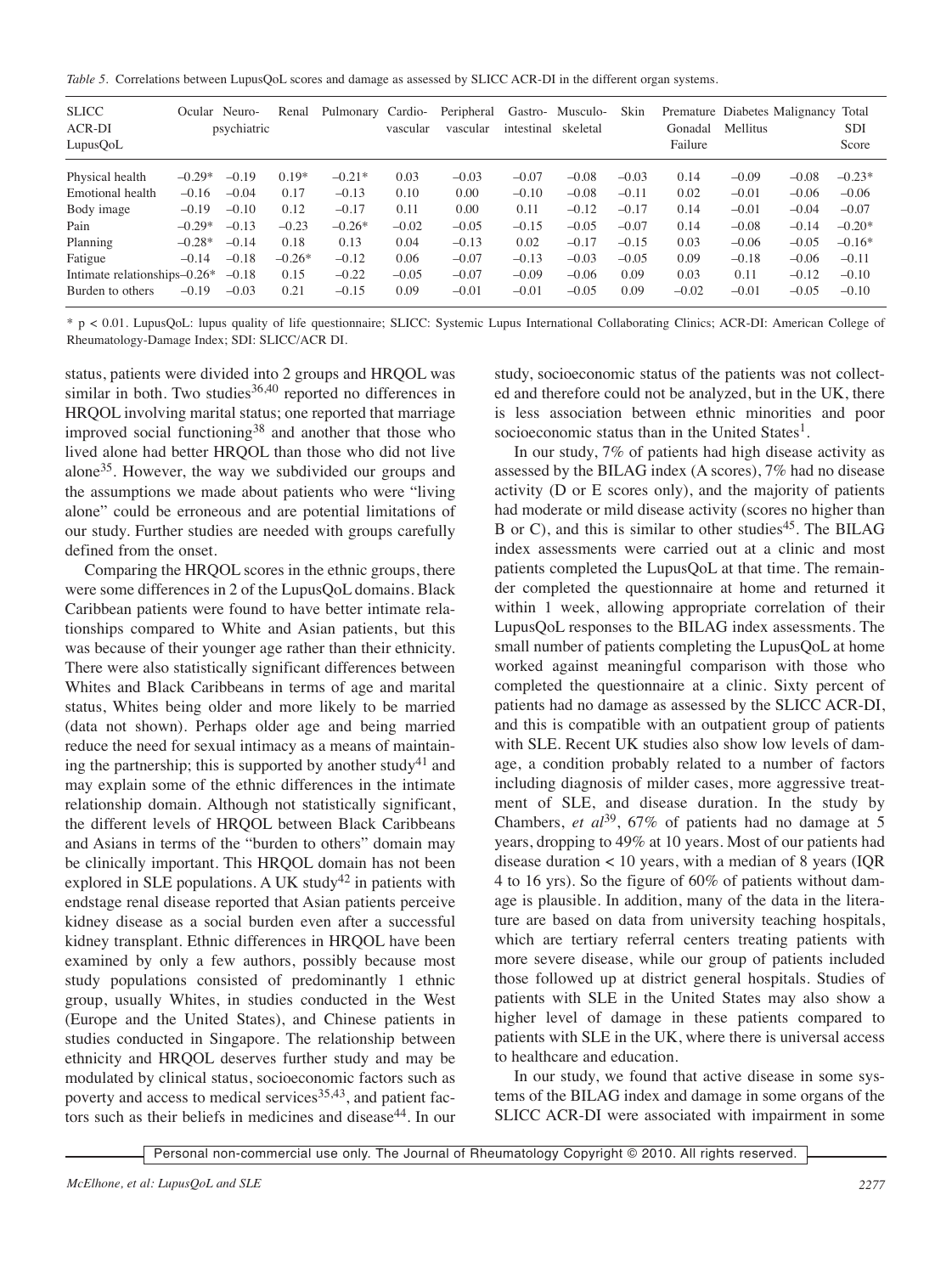domains of the LupusQoL. It is perhaps not surprising that the presence of general constitutional symptoms was related to impaired domains of physical health and fatigue, especially as there is an item measuring fatigue in that system. Activity in the musculoskeletal system may alter the patients' perceptions of the physical health, body image, pain, and fatigue domains. Overall damage was, not surprisingly, associated with poorer physical health, pain, and planning. More surprisingly, damage in the ocular system of the SLICC ACR-DI was significantly correlated to the physical health, pain, planning, and intimate relationship domains. Ocular damage in SLE is most commonly due to cataracts and is likely to be a marker of steroid therapy prescribed for active SLE. Nevertheless, all these correlations, even if statistically significant, were weak and highlight the lack of association between disease activity, damage, and HRQOL. This lack of concordance between the 3 assessments of SLE (disease activity, damage, and HRQOL) underlines that each component measures different aspects of the effect of SLE on the patient and that to fully assess a patient with SLE, we need to measure not only disease activity and damage but also HRQOL. Thus the newly developed and validated disease-specific HRQOL measure, the LupusQoL, provides additional information to the clinical indices of activity and damage.

# **ACKNOWLEDGMENT**

We acknowledge the assistance of Janet Walker and Julie Gray with database management.

# **REFERENCES**

- 1. Johnson A, Gordon C, Palmer R, Bacon P. The prevalence and incidence of systemic lupus erythematosus in Birmingham, England. Relationship to ethnicity and country of birth. Arthritis Rheum 1995;53:551-8.
- 2. Petri M. Epidemiology of systemic lupus erythematosus. Best Pract Res Clin Rheumatol 2002;16:847-58.
- 3. Danchenko N, Satia JA, Anthony MS. Epidemiology of systemic lupus erythematosus: a comparison of worldwide disease burden. Lupus 2006;15:308-18.
- 4. Maddison PJ. Is it SLE? Best Pract Res Clin Rheumatol 2002;16:167-80.
- 5. Urowitz MB, Gladman DD, Tom BDM, Ibanez D, Farewell VT. Changing patterns in mortality and disease outcomes for patients with systemic lupus erythematosus. J Rheumatol 2008;35:2152-8.
- 6. McElhone K, Abbott J, Shelmerdine J, Bruce IN, Ahmad Y, Gordon C, et al. Development and validation of a disease-specific health-related quality of life measure, the LupusQoL, for adults with systemic lupus erythematosus. Arthritis Care Res 2007;57:972-9.
- 7. McElhone K, Abbott J, Teh L-S. Review of health related quality of life (HRQoL) in patients with systemic lupus erythematosus (SLE). Lupus 2006;15:633-43.
- 8. Tan EM, Cohen AS, Fries SF, Masi AT, McShane DJ, Rothfield NF, et al. The 1982 revised criteria for the classification of systemic lupus erythematosus. Arthritis Rheum 1982;25:1271-7.
- 9. Hochberg MC. Updating the American College of Rheumatology revised criteria for the classification of systemic lupus erythematosus. Arthritis Rheum 1997;40:1725.
- 10. UK Office for National Statistics. Census 2001. London. [Internet. Accessed June 30, 2010.] Available from: http://www.statistics.gov.uk/census2001/census2001.asp
- 11. Hay EM, Bacon PA, Gordon C, Isenberg DA, Maddison P, Snaith ML, et al. The BILAG index: a reliable and valid instrument for measuring clinical disease activity in systemic lupus erythematosus. Q J Med 1993;86:447-58.
- 12. Isenberg DA, Gordon C. From BILAG to BLIPS disease activity assessment in lupus past, present and future. Lupus 2000;9:651-4.
- 13. Gladman DD, Urowitz MB, Goldsmith CH, Fortin P, Ginzler E, Gordon C, et al. The reliability of the Systemic Lupus International Collaborating Clinics/American College of Rheumatology Damage Index in patients with systemic lupus erythematosus. Arthritis Rheum 1997;40:809-13.
- 14. Stoll T, Stucki G, Malik J, Pyke S, Isenberg DA. Association of the Systemic Lupus International Collaborating Clinics/American College of Rheumatology Damage Index with measures of disease activity and health status in patients with systemic lupus erythematosus. J Rheumatol 1997;24:309-13.
- 15. Wang B, Gladman DD, Urowitz MB. Fatigue in lupus is not correlated with disease activity. J Rheumatol 1998;25:892-5.
- 16. Krupp LB, LaRocca NG, Muir J, Steinberg AD. A study of fatigue in systemic lupus erythematosus. J Rheumatol 1990;17:1450-2.
- 17. Wysenbeek AJ, Leibovici L, Weinberger A, Guedj D. Fatigue in systemic lupus erythematosus, prevalence and relation to disease expression. Br J Rheumatol 1993;32:633-5.
- 18. Bruce IN, Mak VC, Hallett DC, Gladman DD, Urowitz MB. Factors associated with fatigue in patients with systemic lupus erythematosus. Ann Rheum Dis 1999;58:379-81.
- 19. Taylor J, Skan J, Erb N, Carruthers D, Bowman S, Gordon C, et al. Lupus patients with fatigue  $-$  is there a link with fibromyalgia syndrome? Rheumatology 2000;39:620-3.
- 20. Gladman DD, Urowitz MB, Ong A, Gough OJ, MacKinnon A. Lack of correlation among 3 outcomes describing SLE: disease activity, damage and quality of life. Clin Exp Rheumatol 1996;14:305-8.
- 21. Sutcliffe N, Clarke A, Levington C, Frost C, Gordon C, Isenberg D. Associates of health status in patients with systemic lupus erythematosus. J Rheumatol 1999;26:2352-6.
- 22. Friedman AW, Alarcon GS, McGwin G Jr, Straaton KV, Roseman J, Goel N, et al. Systemic lupus erythematosus in three ethnic groups. IV: Factors associated with self-reported functional outcome in a large cohort study. Arthritis Care Res 1999;12:256-66.
- 23. Wang C, Mayo NE, Fortin PR. The relationship between health related quality of life and disease activity and damage in systemic lupus erythematosus. J Rheumatol 2001;28:525-32.
- 24. Rinaldi S, Doria A, Salaffi F, Ermani M, Iaccarino L, Ghirardello A, et al. Health-related quality of life in Italian patients with systemic lupus erythematosus. I. Relationship between physical and mental dimension and impact of age. Rheumatol 2004;43:1574-9.
- 25. Doria A, Rinaldi S, Ermani M, Salaffi F, Iaccarino L, Ghirardello A, et al. Health-related quality of life in Italian patients with systemic lupus erythematosus. II. Role of clinical, immunological and psychological determinants. Rheumatol 2004;43:1580-6.
- 26. Jolly M, Utset TO. Can disease specific measures for systemic lupus erythematosus predict patients health related quality of life? Lupus 2004;13:924-6.
- 27. Cornwell CJ, Schmitt MH. Perceived health status, self-esteem and body image in women with rheumatoid arthritis or systemic lupus erythematosus. Res Nurs Health 1990;13:99-107.
- 28. Hale ED, Treharne GJ, Norton Y, Lyons AC, Douglas KM, Erb N, et al. 'Concealing the evidence': the importance of appearance concerns for patients with systemic lupus erythematosus. Lupus 2006;15:532-40.
- 29. Stoll T, Gordon C, Seifert B, Richardson K, Malik J, Bacon PA, et